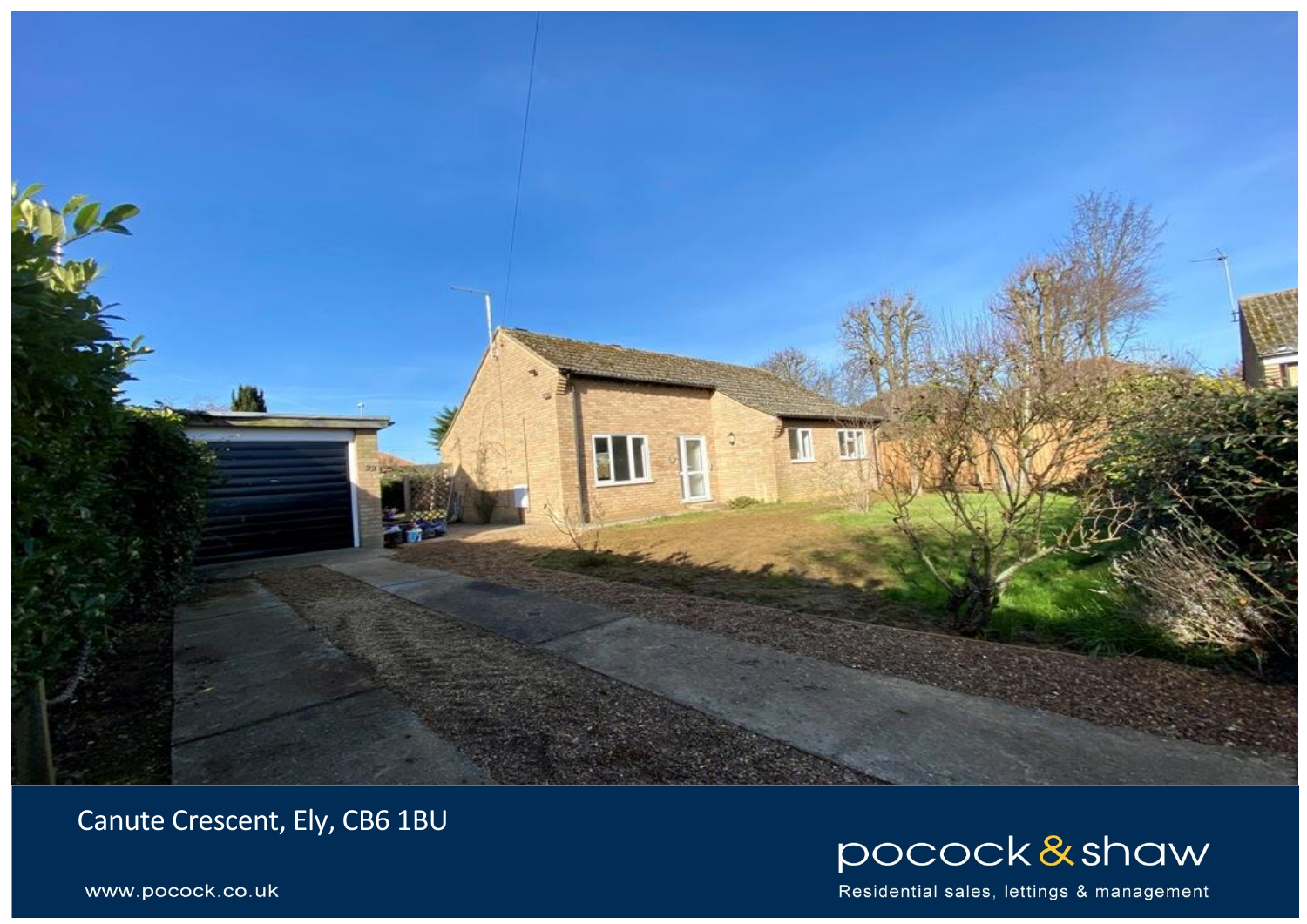## **Canute Crescent, Ely Cambridgeshire CB6 1BU**

A recently refitted three bedroom detached bungalow situated on a generous plot with detached garage and the potential to extend (subject to planning). The property is also being offered with the benefit of No Upward Chain.

- Recently Modernised Detached Bungalow
- Large Plot with Potential to Extend (STP)
- Open Plan Living/Kitchen/Dining Room
- Three Bedrooms
- Refitted Shower Room
- Gardens to Front & Rear
- Detached Garage and Off Road Parking
- No Upward Chain

## **Guide Price: £425,000**







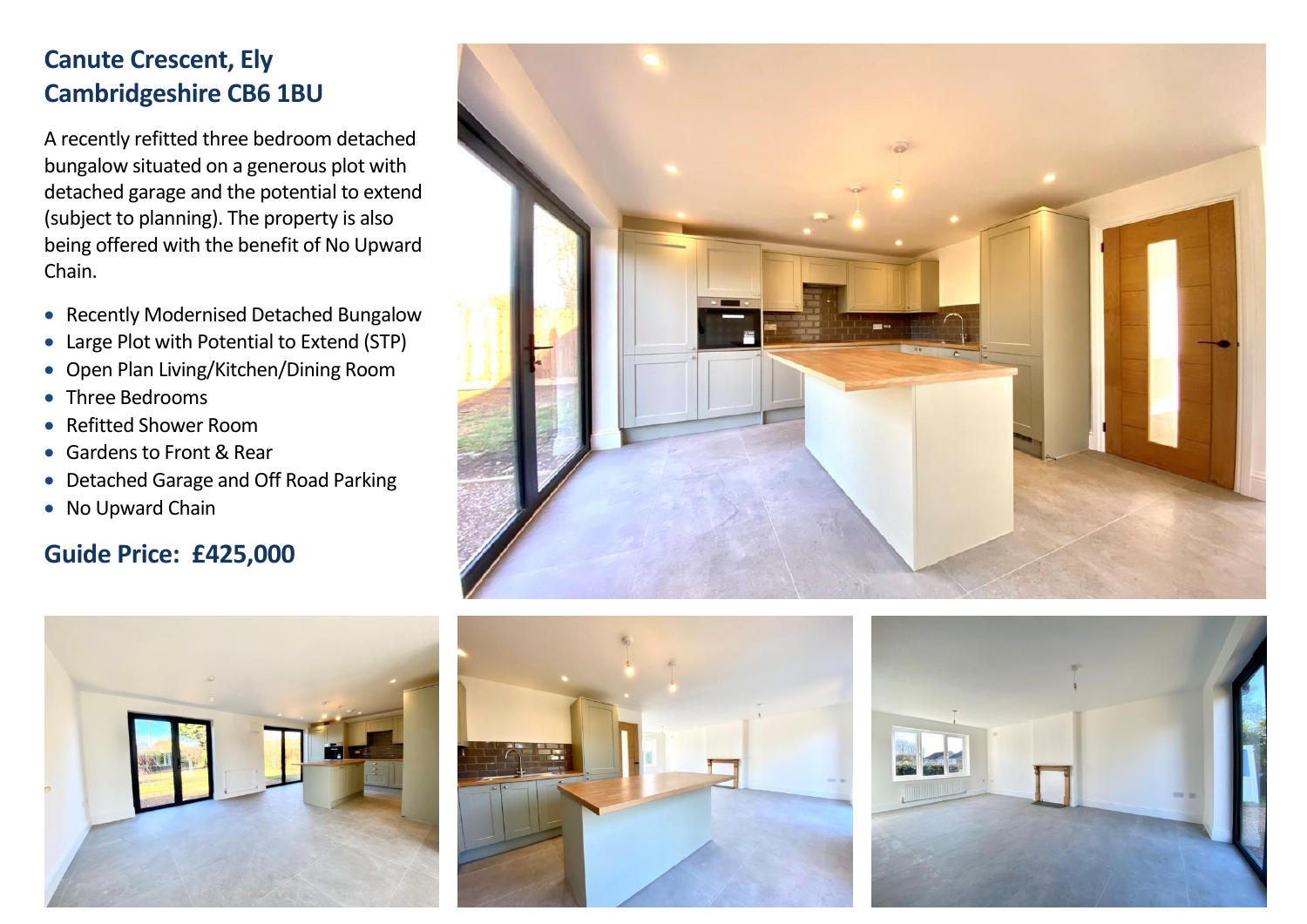**ELY** Home to a world famous 900 year old Cathedral, the historic city of ELY lies on the river Great Ouse probably no more than 15 miles from the City of Cambridge. There are a very good range of shopping facilities within the centre itself including a market which takes place on both Thursdays and Saturdays. A comprehensive range of local schooling is available. The area boasts a number of sporting facilities including an 18 hole golf course, indoor swimming pool, gymnasium and squash club whilst socially there are an excellent variety of pubs and restaurants, including the new Ely Leisure Village anchored by a 6 screen Cineworld with family restaurants and take-aways. There are also the most wonderful countryside walks the Fen has to offer. Ely is unsurprisingly very popular with commuters due to its excellent road and rail links. The A10 links the two cities from which links to the A14 and M11 provide routes to London (70 miles) and the rest of the country. From Ely's mainline rail station Cambridge can be reached in approximately 17 minutes with London beyond (Kings Cross / Liverpool Street) which can be accessed within 1 hour 15 minutes.

**ENTRANCE HALL** with double glazed entrance door, access to loft, wall mounted thermostat, wood flooring.

## **OPEN PLAN KITCHEN / LIVING / DINING ROOM**

**LIVING ROOM** 20' 0" x 12' 3" (6.10m x 3.75m) Dual aspect with double glazed window to front and double glazed patio doors opening to the rear garden, radiator, fireplace with gas point, ceramic tiled flooring. Opening to:-

**KITCHEN/DINER** 11' 11" x 11' 6" (3.65m x 3.51m) Fitted with an attractive range of wall and base units with work surfaces over, metro style grey tiled splashbacks, inset stainless steel sink unit with mixer tap, four ring electric hob with extractor canopy over, built-in single oven, further built-in appliances include fridge freezer and dishwasher. Matching breakfast bar with further base units, radiator, ceramic tiled flooring, built-in cupboard housing Ideal gas boiler and double glazed patio doors opening to rear garden.

**BEDROOM ONE** 12' 6" x 7' 10" (3.82m x 2.40m) with double glazed window to rear. Radiator.

**BEDROOM TWO** 10' 11" x 10' 4" (3.35m x 3.17m) with double glazed window to front. Radiator.

**BEDROOM THREE** 10' 4" x 6' 10" (3.16m x 2.10m) with double glazed window to front. Radiator.

**SHOWER ROOM** with opaque double glazed window to side. Fitted with a three piece suite comprising low level WC, vanity unit with inset wash hand basin and walk-in tiled double shower cubicle. Heated towel rail and ceramic tiled flooring.

## **EXTERIOR**

The property is situated on a generous plot, set back with driveway leading to off road parking to the front of the property and area with potential to create further parking if required. Single detached garage with up and over door and hardstanding to side.

The fully enclosed rear garden is predominantly laid to lawn with established plant and shrub borders.

- **TENURE** The property is freehold.
- **COUNCIL TAX** Band D
- 

**VIEWINGS** By arrangement with Pocock & Shaw Tel: 01353 668091 Email: [ely@pocock.co.uk](mailto:ely@pocock.co.uk) [www.pocock.co.uk](http://www.pocock.co.uk/)

**REF** MJW/6472